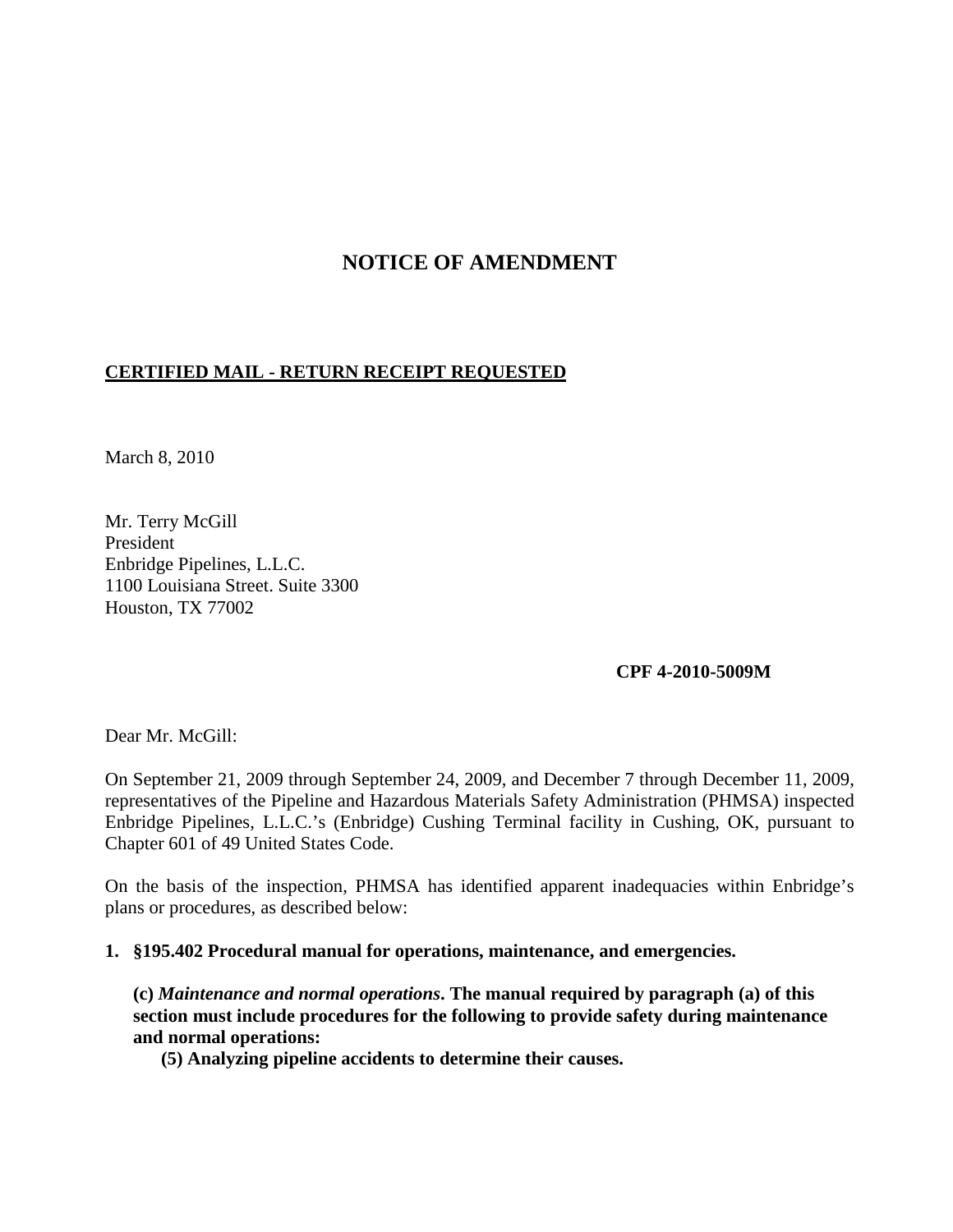Enbridge's procedure **Subject Number 02-02-04 Investigating Piping Failures Book 1: General Reference** lacked adequate detail and steps to carry out the procedure to ensure that investigations were conducted on appropriate pipeline accidents, and that all accidents were analyzed to determine their causes, and ensure adequate records were kept to demonstrate that the investigations had been carried out. The procedure was focused on piping failures and leaks that resulted in releases. This definition was too narrow to meet the intent of this subpart.

During the December 2009 field inspection, draft revisions to Enbridge's Investigation Piping Failures procedure were provided to the PHMSA inspector that addressed the classification and investigation of pipeline accidents that should be investigated. Enbridge's procedure should be revised to ensure that all pipeline accidents are analyzed to determine their cause and that the investigation or analysis is adequately documented.

Additionally, Enbridge is reminded of the requirements found in **§195.50, §195.52,** and **§195.54** with respect to the reporting of accidents. During the inspection, Enbridge indicated that the procedures associated with these three subparts were in draft form. While Enbridge is not required to have a procedure to carry out its reporting activities, the reporting in compliance with the applicable subparts is a requirement, and procedures would ensure that the requirements of these three subparts are clearly communicated to employees to ensure that reports and any supplemental updates are made in a timely manner.

## **2. §195.432 Inspection of in-service breakout tanks.**

**(a) Except for breakout tanks inspected under paragraphs (b) and (c) of this section, each operator shall, at intervals not exceeding 15 months, but at least once each calendar year, inspect each in-service breakout tank.**

**(b) Each operator shall inspect the physical integrity of in-service atmospheric and low-pressure steel aboveground breakout tanks according to section 4 of API Standard 653. However, if structural conditions prevent access to the tank bottom, the bottom integrity may be assessed according to a plan included in the operations and maintenance manual under §195.402(c)(3).**

**(c) Each operator shall inspect the physical integrity of in-service steel aboveground breakout tanks built to API Standard 2510 according to section 6 of API 510.**

**(d) The intervals of inspection specified by documents referenced in paragraphs (b) and (c) of this section begin on May 3, 1999, or on the operator's last recorded date of the inspection, whichever is earlier.**

Enbridge's procedure **Subject Number 09-02-02 Tank Inspections, Book 3: Pipeline Facilities** stated the above requirements, but lacked sufficient detail to ensure that the inspection intervals were calculated in accordance with API Standard 653. As a result, 23 tanks exceeded the 10 year maximum internal inspection interval and 20 tanks exceeded the 5 year maximum external inspection interval specified by API Standard 653.

Enbridge proposed revisions to its tank inspection procedures and facility integrity program that pertains to breakout tanks during a meeting at the PHMSA Southwest Region office on February 3, 2010. The revisions proposed by Enbridge addressed the specific steps to calculate the internal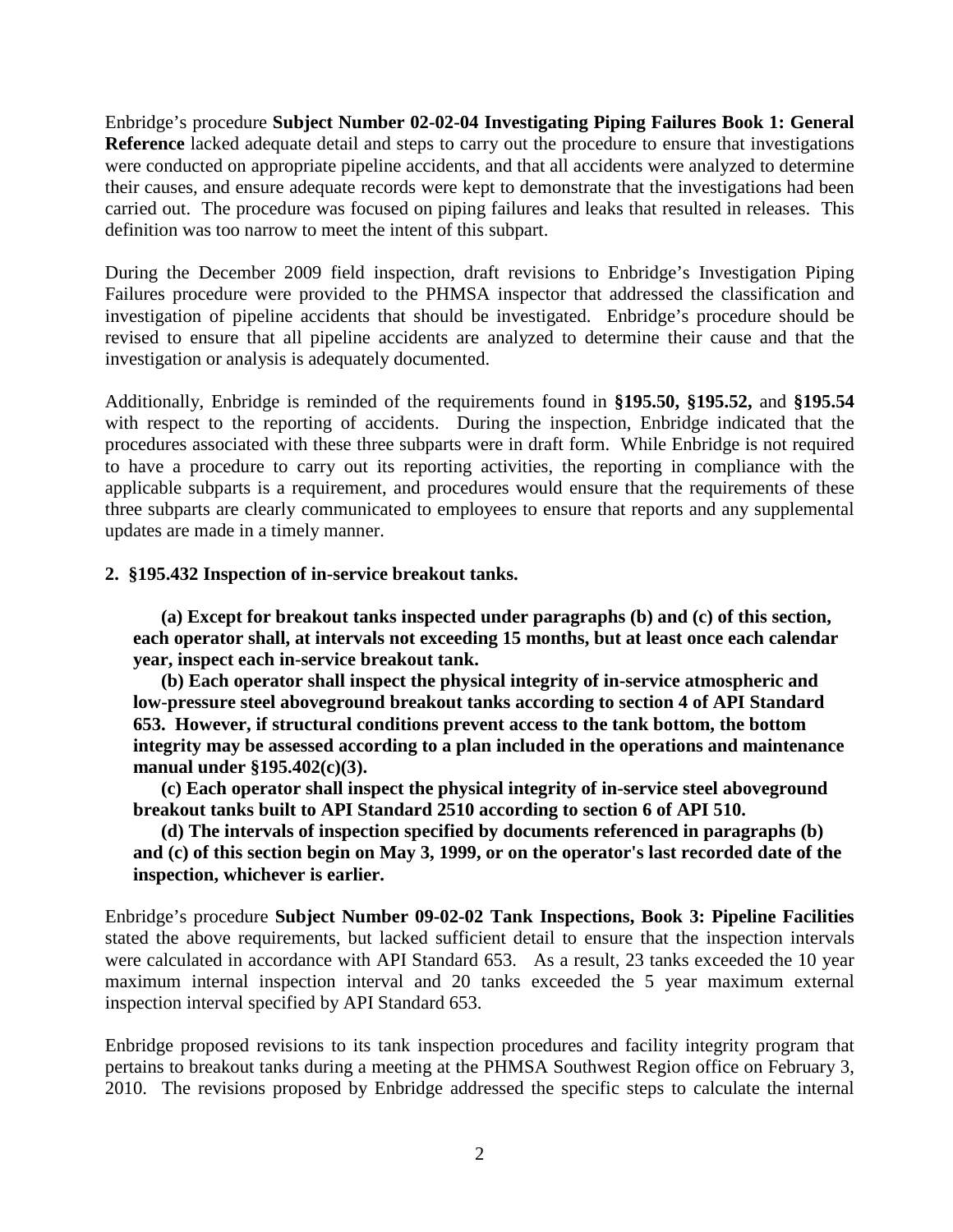inspection intervals, the requirements for when a zero corrosion rate can be assumed, and the maximum intervals to ensure that the maximum internal inspection intervals are not exceeded for in-service breakout tank inspections. Enbridge should formalize their proposed revisions for inclusion in its Operations and Maintenance procedures.

Additionally, Enbridge should consider the formalization of procedures for tanks that have gunite or concrete coatings over the top of the tank bottoms in accordance with 195.432(b) when the tank bottom is not accessible. Enbridge does not have similar service procedures in their tank inspection program at this time. A copy of draft guidelines were provided to PHMSA during the December 2009 field inspection. Enbridge should consider inclusion of these guidelines in its tank inspection procedures if Enbridge chooses to apply the similar service options allowed by API Standard 653, in the future.

### **3. §195.581 Which pipelines must I protect against atmospheric corrosion and what coating material may I use?**

**(c) Except portions of pipelines in offshore splash zones or soil-to-air interfaces, you need not protect against atmospheric corrosion any pipeline for which you demonstrate by test, investigation, or experience appropriate to the environment of the pipeline that corrosion will –**

**(1) Only be a light surface oxide; or** 

**(2) Not affect the safe operation of the pipeline before the next scheduled inspection.**

Enbridge acquired 4 tanks from the previous owner, and constructed 14 new tanks all of which are not painted. The 4 acquired tanks have no paint, and the 14 tanks constructed by Enbridge have paint at the shell and bottom area and in areas where water may accumulate. Enbridge provided a paper presented at the 2008 International Pipeline Conference as the basis for their determination that the corrosion will not affect the safe operation of the pipeline before the next scheduled inspection. The paper, titled **IPC2008-64501 Shell Corrosion Allowance for Aboveground Storage Tanks**, addresses corrosion allowance calculations and provides a design basis for the initial decisions to not paint the tanks. However, this document does not prescribe the monitoring requirements that Enbridge should use to meet the requirements of this subpart. Additionally, Enbridge's atmospheric corrosion monitoring procedures found in **Corrosion Control Guidelines' Chapter 3: Preventing Atmospheric Corrosion** did not include monitoring of breakout tanks.

Enbridge should revise its atmospheric corrosion monitoring procedures to incorporate breakout tanks, and ensure that the evaluation of the corrosion will be only a light surface oxide; or not affect the safe operations of the pipeline before the next scheduled inspection in accordance with the inspection cycle required by **§195.583** is carried out.The procedure should include documentation to demonstrate the test, investigation or experience upon which the decision not to coat the tanks is based, when an inspection performed in accordance with **§195.583** finds atmospheric corrosion.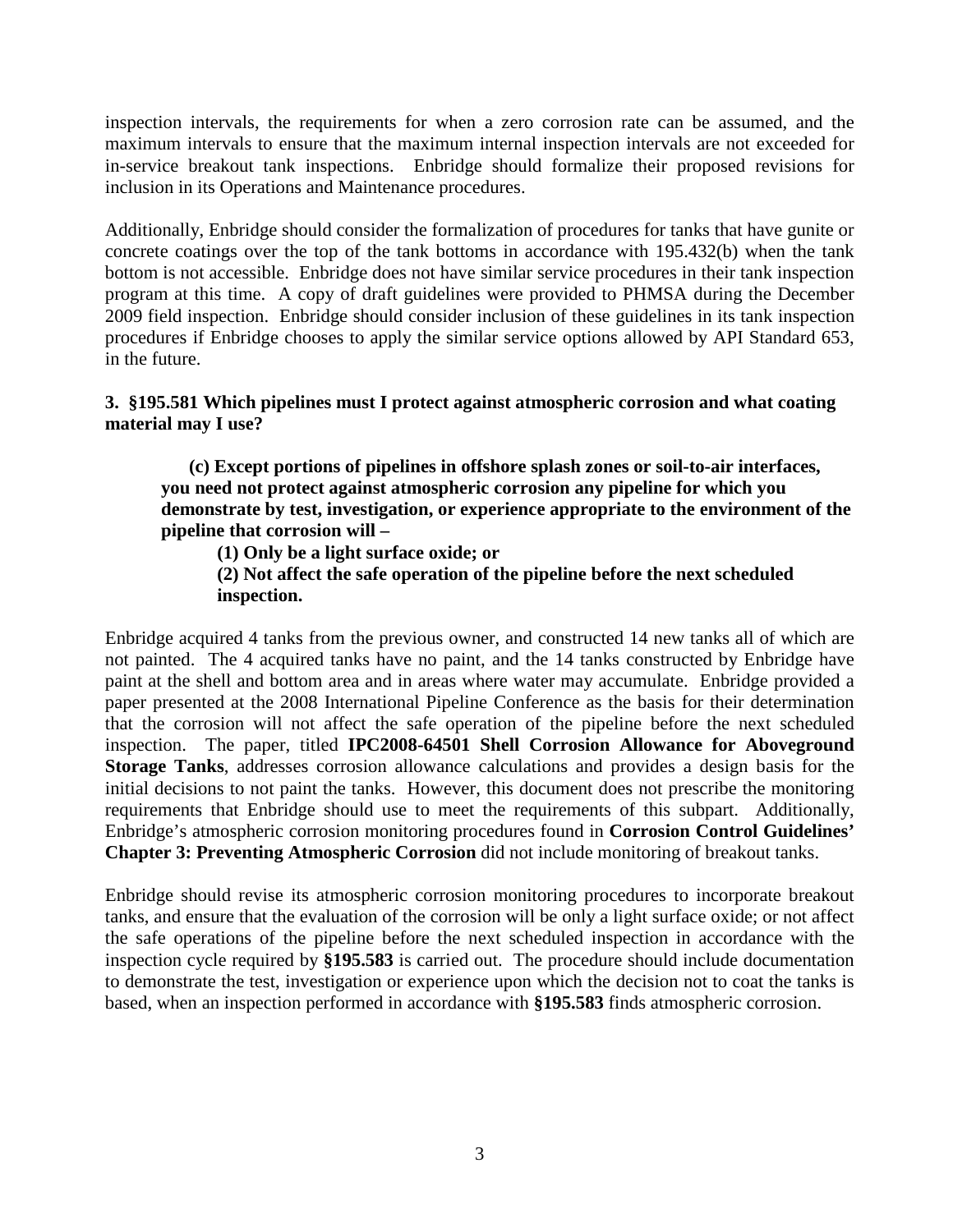#### **4. §195.583 What must I do to monitor atmospheric corrosion control?**

**(a) You must inspect each pipeline or portion of pipeline that is exposed to the atmosphere for evidence of atmospheric corrosion, as follows:**

| If the pipeline is located: | Then the frequency of inspection is:                                                 |
|-----------------------------|--------------------------------------------------------------------------------------|
| Onshore                     | At least once every 3 calendar years, but with<br>intervals not exceeding 39 months. |

# **(c) If you find atmospheric corrosion during an inspection, you must provide protection against the corrosion as required by §195.581.**

Enbridge's **Corrosion Control Guidelines' Chapter 3: Preventing Atmospheric Corrosion** did not address the monitoring of breakout tanks. Enbridge is reminded that the definition of *pipeline* found in **§195.3** includes breakout tanks. Enbridge should revise its procedures to ensure that breakout tanks are inspected in accordance with this subpart.

#### Response to this Notice

This Notice is provided pursuant to 49 U.S.C. § 60108(a) and 49 C.F.R. § 190.237. Enclosed as part of this Notice is a document entitled *Response Options for Pipeline Operators in Compliance Proceedings*. Please refer to this document and note the response options. Be advised that all material you submit in response to this enforcement action is subject to being made publicly available. If you believe that any portion of your responsive material qualifies for confidential treatment under 5 U.S.C. 552(b), along with the complete original document you must provide a second copy of the document with the portions you believe qualify for confidential treatment redacted and an explanation of why you believe the redacted information qualifies for confidential treatment under 5 U.S.C. 552(b). If you do not respond within 30 days of receipt of this Notice, this constitutes a waiver of your right to contest the allegations in this Notice and authorizes the Associate Administrator for Pipeline Safety to find facts as alleged in this Notice without further notice to you and to issue a Final Order.

If, after opportunity for a hearing, your plans or procedures are found inadequate as alleged in this Notice, you may be ordered to amend your plans or procedures to correct the inadequacies (49 C.F.R. § 190.237). If you are not contesting this Notice, we propose that you submit your amended procedures to my office within 90 days of receipt of this Notice. This period may be extended by written request for good cause. Once the inadequacies identified herein have been addressed in your amended procedures, this enforcement action will be closed.

In correspondence concerning this matter, please refer to **CPF 4-2010-5009M** and, for each document you submit, please provide a copy in electronic format whenever possible.